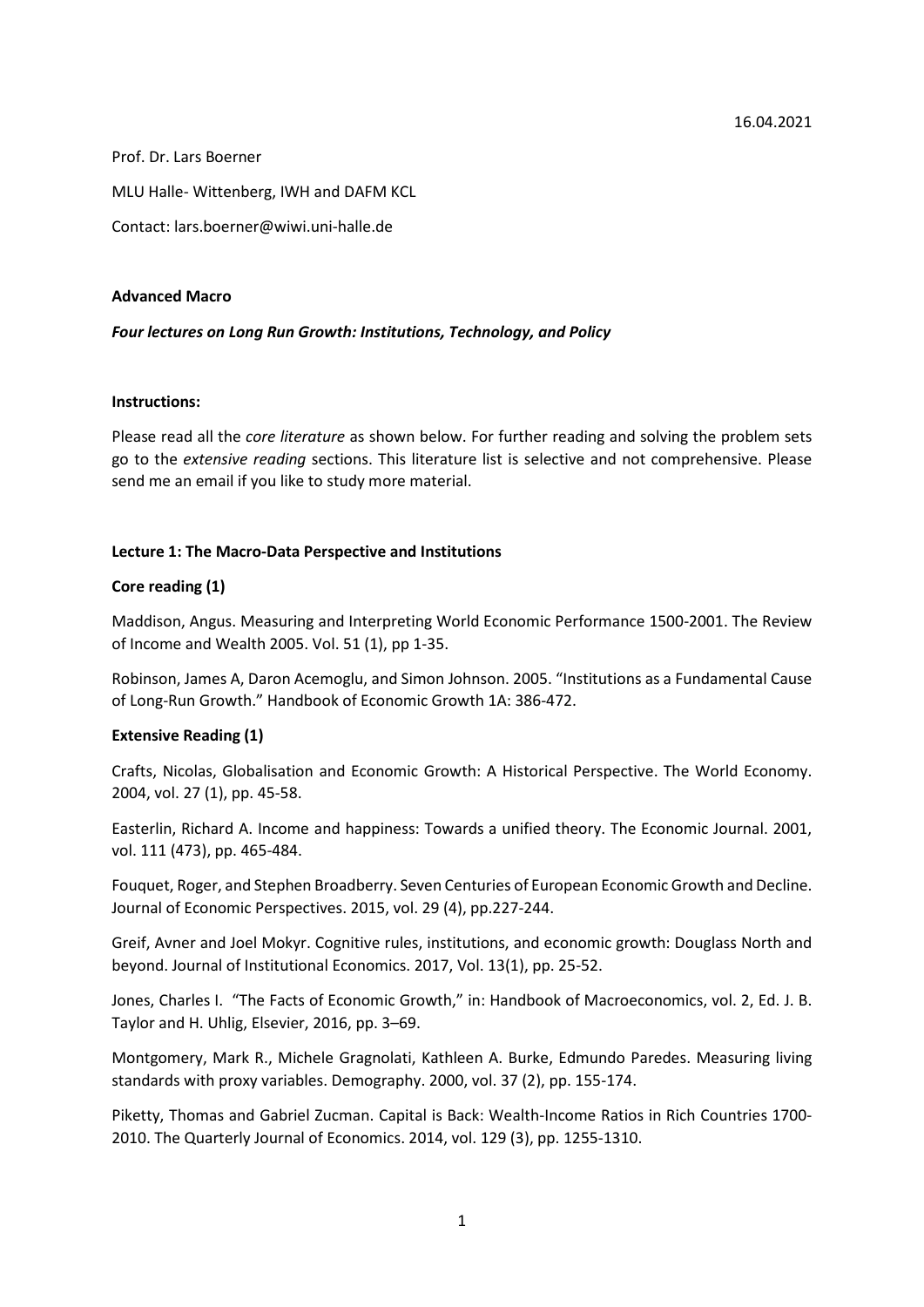Rodrik, Dani. "How Far Will International Economic Integration Go?" Journal of Economic Perspectives, 2000, vol. 14 (1), pp. 177-186.

## **Lecture 2: Technology and Human Capital**

### **Core Reading (2)**

Goldin, Claudia. Human Capital. In: Claude Diebolt and Michael Haupert, Handbook of Cliometrics. Berlin: Springer Verlag 2016, 55-86.

Mokyr, Joel. Long-term Economic growth and the History of Technology. Handbook of Economic Growth, Volume 1, Part B, 2005, 1113-1180.

### **Extensive Reading (2)**

Andersen, Thomas Barnebeck, Jeanet Bentzen, Carl-Johan Dalgaard, and Paul Sharp. Pre-reformation Roots of the Protestant Ethic. The Economic Journal. 2017, Volume127 (604), pp- 1756-1793.

Becker, Sascha O. and Ludger Woessmann. Was Weber Wrong? A Human Capital Theory of Protestant Economic History. The Quarterly Journal of Economics. 2009, vol. 124 (2), pp. 531–596.

Becker, Sascha O., Erik Hornung and Ludger Woessmann. Education and Catch-Up in the Industrial Revolution. American Economic Journal: Macroeconomics, 2011, vol. 3 (3), pp. 92-126.

Cantoni, Davide and Noam Yuchtman. Medieval Universities, Legal Institutions, and the Commercial Revolution. The Quarterly Journal of Economics. 2014, vol 129 (2), pp. 823–887.

Cinnirella, Francesco and Jochen Streb. The role of human capital and innovation in economic development: evidence from post-Malthusian Prussia. Journal of Economic Growth. 2017, Vol. 22 (2), pp. 193–227.

Goldin, Claudia. Egalitarianism and the Returns to Education during the Great Transformation of American Education. Journal of Political Economy. 1999, Vol. 107(6), pages 65-94.

Squicciarini, Mara P. and Nico Voigtländer. Human Capital and Industrialization: Evidence from the Age of Enlightenment. The Quarterly Journal of Economics. 2015, vol. 130 (4), pp. 1825–1883.

#### **Lecture 3: State Formation, State Capacity and Performance**

#### **Core Reading (3)**

Dincecco, Mark and Gabriel Katz. State Capacity and Long-Run Economic Performance: The Economic Journal. Vol. 126 (Feb.), pp. 189-218.

Johnson, Noel D. and Mark Koyama. States and Economic Growth: capacity and constraints. Explorations in Economic History. 2017, Vol. 64, pp. 1-20.

Przeworski, Adam, and Fernando Limongi. Political Regimes and Economic Growth. Journal of Economic Perspective. 1993. Vol. 7 (3), pp. 51-69.